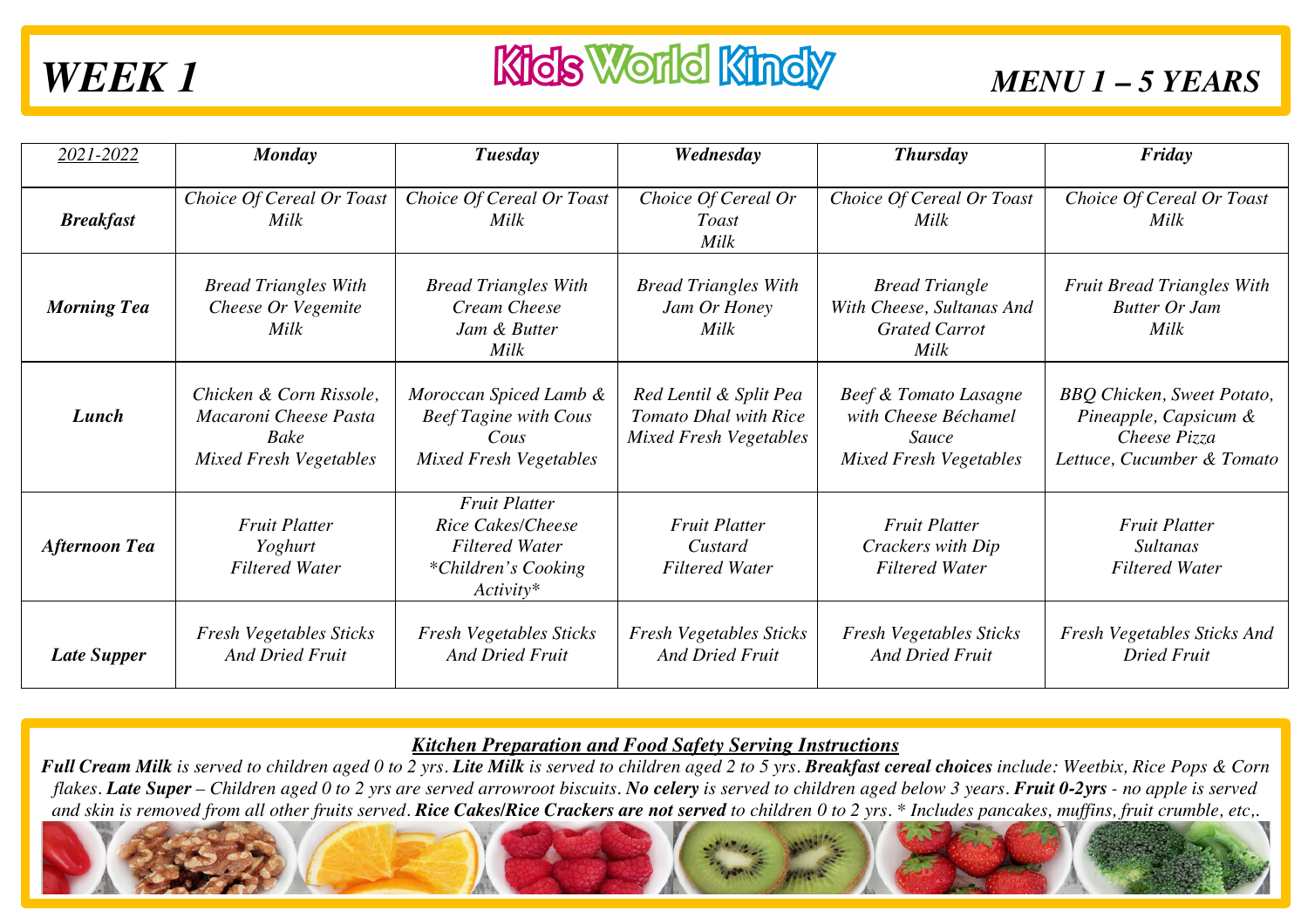# **WEEK 2** *MENU 1 - 5 YEARS*

| 2021-2022            | <b>Monday</b>                                                     | Tuesday                                                   | Wednesday                                                           | Thursday                                            | Friday                                                                      |
|----------------------|-------------------------------------------------------------------|-----------------------------------------------------------|---------------------------------------------------------------------|-----------------------------------------------------|-----------------------------------------------------------------------------|
| <b>Breakfast</b>     | Choice Of Cereal Or Toast<br>Milk                                 | Choice Of Cereal Or<br><i>Toast</i><br>Milk               | Choice Of Cereal Or Toast<br>Milk                                   | Choice Of Cereal Or<br><i>Toast</i><br>Milk         | Choice Of Cereal Or<br><b>Toast</b><br>Milk                                 |
| <b>Morning Tea</b>   | <b>Fruit Bread Triangles With</b><br><b>Butter Or Jam</b><br>Milk | <b>Bread Triangles With</b><br>Cheese Or Vegemite<br>Milk | <b>Bread Triangles With</b><br>Cream Cheese<br>Jam & Butter<br>Milk | <b>Bread Triangles With</b><br>Jam Or Honey<br>Milk | <b>Bread Triangle</b><br>With Cheese, Sultanas<br>And Grated Carrot<br>Milk |
| Lunch                | Japanese Chicken Balls,                                           | Tuna, Tomato & Spinach                                    | <b>Beef Stroganoff with</b>                                         | Beef, Mushroom &                                    | Beef & Black Bean with                                                      |
|                      | Green Vegetables, Brown                                           | Pasta Bake                                                | Mushrooms & Rice Mixed                                              | Eggplant Pasta Bake                                 | Rice                                                                        |
|                      | Rice & Katsu Sauce                                                | <b>Mixed Fresh Vegetables</b>                             | <b>Fresh Vegetables</b>                                             | <b>Mixed Fresh Vegetables</b>                       | <b>Mixed Fresh Vegetables</b>                                               |
| <b>Afternoon Tea</b> | <b>Fruit Platter</b>                                              | <b>Fruit Platter</b>                                      | <b>Fruit Platter</b>                                                | <b>Fruit Platter</b>                                | <b>Fruit Platter</b>                                                        |
|                      | <i>Sultanas</i>                                                   | Yoghurt                                                   | Rice Cakes/Cheese                                                   | Custard                                             | Crackers With Dip                                                           |
|                      | <b>Filtered Water</b>                                             | <b>Filtered Water</b>                                     | <b>Filtered Water</b>                                               | <b>Filtered Water</b>                               | <b>Filtered Water</b>                                                       |
| <b>Late Supper</b>   | <b>Fresh Vegetables Sticks</b>                                    | <b>Fresh Vegetables Sticks</b>                            | Fresh Vegetables Sticks                                             | <b>Fresh Vegetables Sticks</b>                      | Fresh Vegetables Sticks                                                     |
|                      | <b>And Dried Fruit</b>                                            | <b>And Dried Fruit</b>                                    | <b>And Dried Fruit</b>                                              | <b>And Dried Fruit</b>                              | <b>And Dried Fruit</b>                                                      |

### *Kitchen Preparation and Food Safety Serving Instructions*

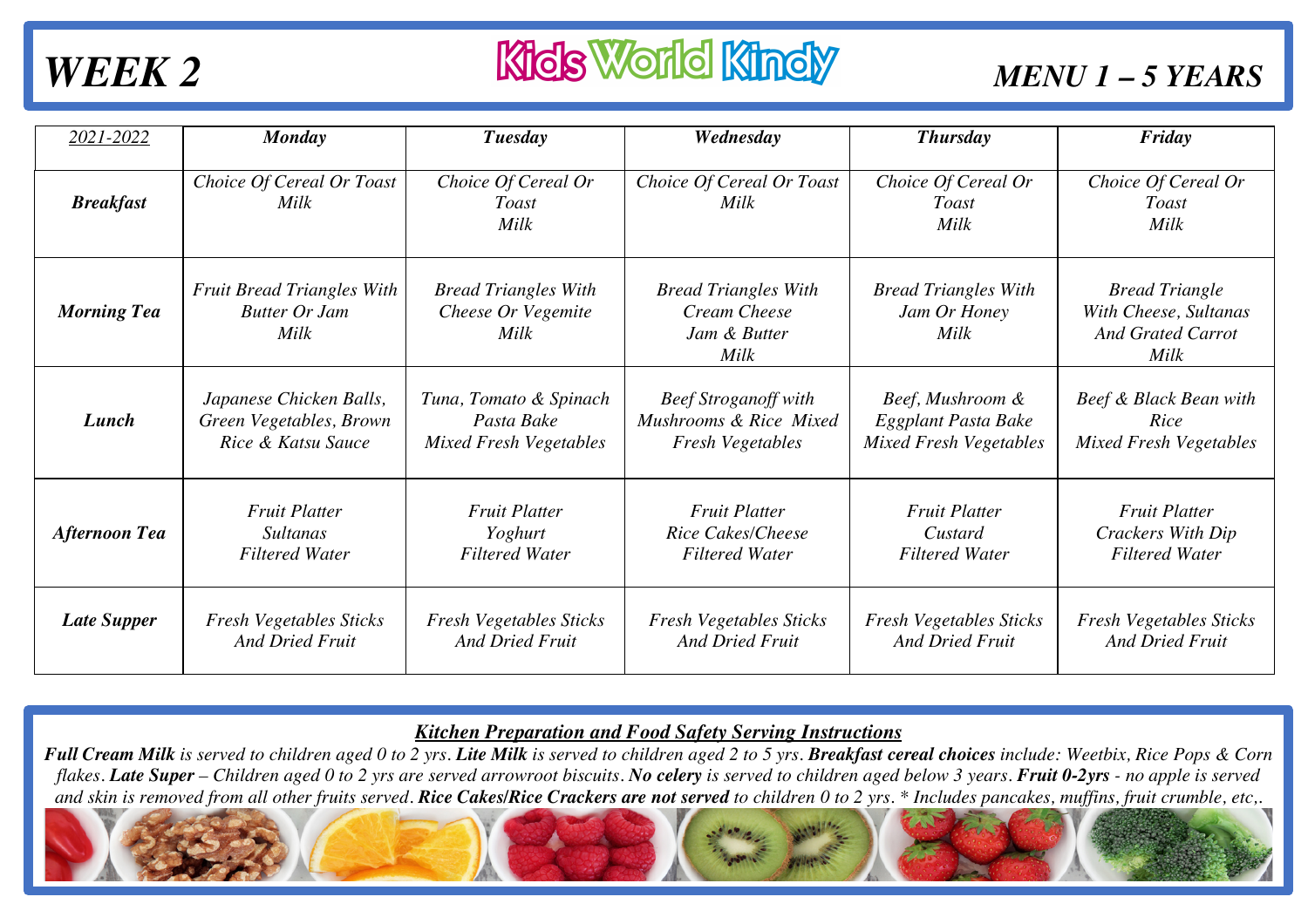## **WEEK 3** *MENU 1 - 5 YEARS*

| 2021-2022            | Monday                                                                             | Tuesday                                                                                       | Wednesday                                                                                      | Thursday                                                                               | Friday                                                                            |
|----------------------|------------------------------------------------------------------------------------|-----------------------------------------------------------------------------------------------|------------------------------------------------------------------------------------------------|----------------------------------------------------------------------------------------|-----------------------------------------------------------------------------------|
| <b>Breakfast</b>     | Choice Of Cereal Or<br>Toast<br>Milk                                               | Choice Of Cereal Or Toast<br>Milk                                                             | Choice Of Cereal Or Toast<br>Milk                                                              | Choice Of Cereal Or Toast<br>Milk                                                      | Choice Of Cereal Or<br><b>Toast</b><br>Milk                                       |
| <b>Morning Tea</b>   | <b>Bread Triangle</b><br>With Cheese, Sultanas<br><b>And Grated Carrot</b><br>Milk | <b>Fruit Bread Triangles</b><br>With<br><b>Butter Or Jam</b><br>Milk                          | <b>Bread Triangles With</b><br>Cheese Or Vegemite<br>Milk                                      | <b>Bread Triangles With</b><br>Cream Cheese<br>Jam & Butter<br>Milk                    | <b>Bread Triangles With</b><br>Jam Or Honey<br>Milk                               |
| Lunch                | Chicken & Beef Sausage<br>Paella, Yellow Rice<br><b>Mixed Fresh Vegetables</b>     | Beef & Tomato<br><b>Meatballs with Creamy</b><br>Potato Bake<br><b>Mixed Fresh Vegetables</b> | Lamb, Beef & Split Pea<br>Curry with Cous Cous<br><b>Mixed Fresh Vegetables</b>                | Cheesy Tomato & White<br><b>Bean Sauce with Pasta</b><br><b>Mixed Fresh Vegetables</b> | Mini Chicken & Spinach<br><b>Burgers with Tomato</b><br><b>Relish and Lettuce</b> |
| <b>Afternoon Tea</b> | <b>Fruit Platter</b><br>Crackers With Dip<br><b>Filtered Water</b>                 | <b>Fruit Platter</b><br><b>Sultanas</b><br><b>Filtered Water</b>                              | <b>Fruit Platter</b><br>Yoghurt<br><b>Filtered Water</b><br>Children's Cooking<br>$Activity^*$ | <b>Fruit Platter</b><br>Rice Cakes/Cheese<br><b>Filtered Water</b>                     | <b>Fruit Platter</b><br>Custard<br><b>Filtered Water</b>                          |
| <b>Late Supper</b>   | <b>Fresh Vegetables Sticks</b><br><b>And Dried Fruit</b>                           | <b>Fresh Vegetables Sticks</b><br><b>And Dried Fruit</b>                                      | <b>Fresh Vegetables Sticks</b><br><b>And Dried Fruit</b>                                       | <b>Fresh Vegetables Sticks And</b><br><b>Dried Fruit</b>                               | <b>Fresh Vegetables Sticks</b><br><b>And Dried Fruit</b>                          |

### *Kitchen Preparation and Food Safety Serving Instructions*

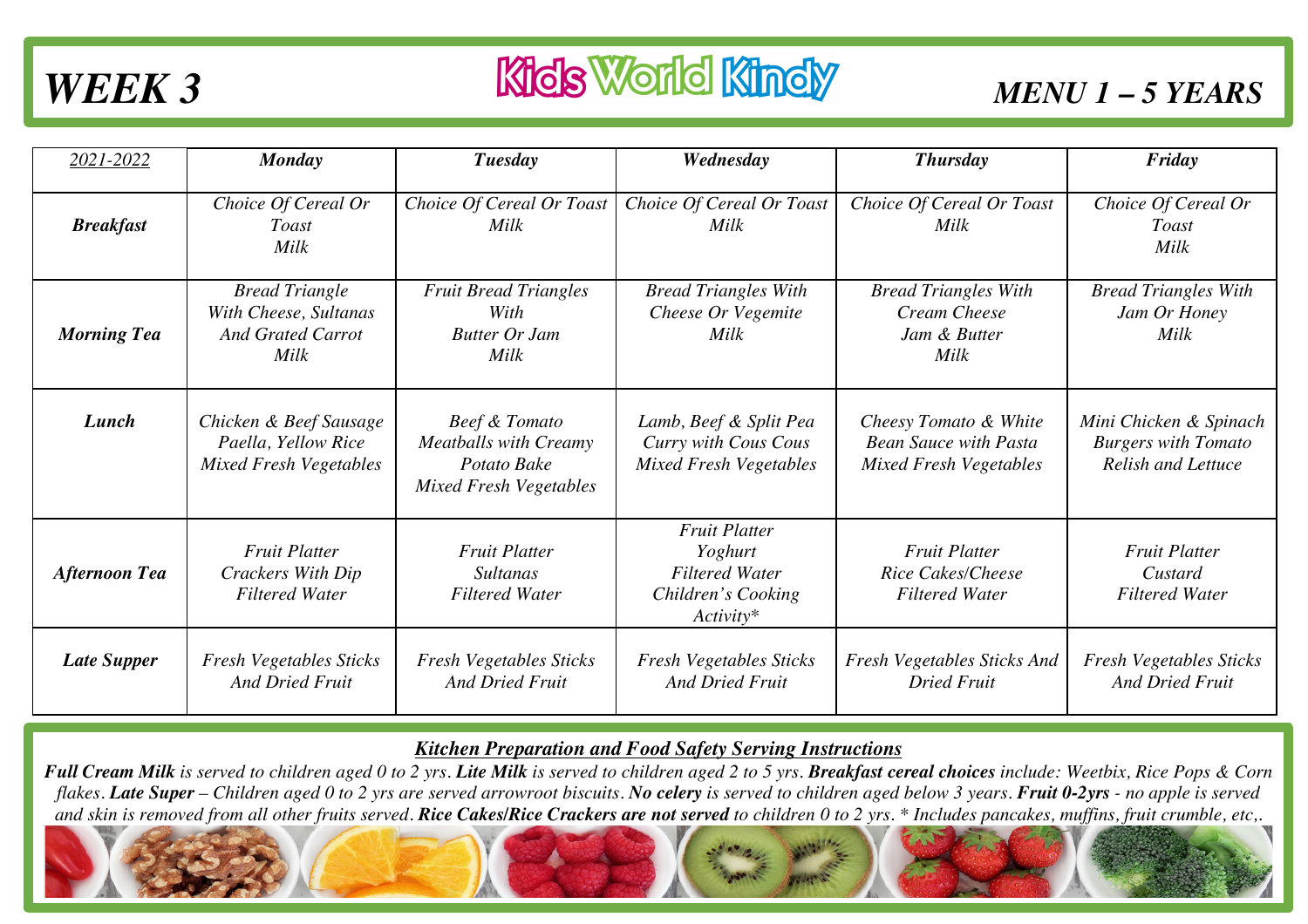| 2021-2022            | Monday                                                                                | Tuesday                                                                            | Wednesday                                                            | <b>Thursday</b>                                                                | Friday                                                                                          |
|----------------------|---------------------------------------------------------------------------------------|------------------------------------------------------------------------------------|----------------------------------------------------------------------|--------------------------------------------------------------------------------|-------------------------------------------------------------------------------------------------|
|                      |                                                                                       |                                                                                    |                                                                      |                                                                                |                                                                                                 |
| <b>Breakfast</b>     | Choice Of Cereal Or Toast<br>Milk                                                     | Choice Of Cereal Or<br>Toast<br>Milk                                               | Choice Of Cereal Or<br><b>Toast</b><br>Milk                          | Choice Of Cereal Or<br><i>Toast</i><br>Milk                                    | Choice Of Cereal Or<br><b>Toast</b><br>Milk                                                     |
| <b>Morning Tea</b>   | <b>Bread Triangles With Jam</b><br>Or Honey<br>Milk                                   | <b>Bread Triangle</b><br>With Cheese, Sultanas<br><b>And Grated Carrot</b><br>Milk | <b>Fruit Bread Triangles</b><br>With<br><b>Butter Or Jam</b><br>Milk | <b>Bread Triangles With</b><br>Cheese Or Vegemite<br>Milk                      | <b>Bread Triangles With</b><br>Cream Cheese<br>Jam & Butter<br>Milk                             |
| Lunch                | <b>Butter Chicken with</b><br>Natural Yoghurt & Rice<br><b>Mixed Fresh Vegetables</b> | Beef Meatballs, Vegetable<br>Ratatouille with Pasta                                | Chicken, Tomato,<br>Zucchini & Cheese Pasta<br>Bake                  | Beef & Tomato<br><b>Bolognaise with Pasta</b><br><b>Mixed Fresh Vegetables</b> | Sloppy Joe Beef Pizza<br>with Sweet Potato,<br>Capsicum & Corn<br>Lettuce, Cucumber &<br>Tomato |
| <b>Afternoon Tea</b> | <b>Fruit Platter</b><br>Custard<br><b>Filtered Water</b>                              | <b>Fruit Platter</b><br>Crackers With Dip<br><b>Filtered Water</b>                 | <b>Fruit Platter</b><br><b>Sultanas</b><br><b>Filtered Water</b>     | <b>Fruit Platter</b><br>Yoghurt<br><b>Filtered Water</b>                       | <b>Fruit Platter</b><br>Rice Cakes/Cheese<br><b>Filtered Water</b>                              |
| <b>Late Super</b>    | <b>Fresh Vegetables Sticks</b><br><b>And Dried Fruit</b>                              | <b>Fresh Vegetables Sticks</b><br><b>And Dried Fruit</b>                           | <b>Fresh Vegetables Sticks</b><br><b>And Dried Fruit</b>             | <b>Fresh Vegetables Sticks</b><br><b>And Dried Fruit</b>                       | <b>Fresh Vegetables Sticks</b><br><b>And Dried Fruit</b>                                        |

### *Kitchen Preparation and Food Safety Serving Instructions*

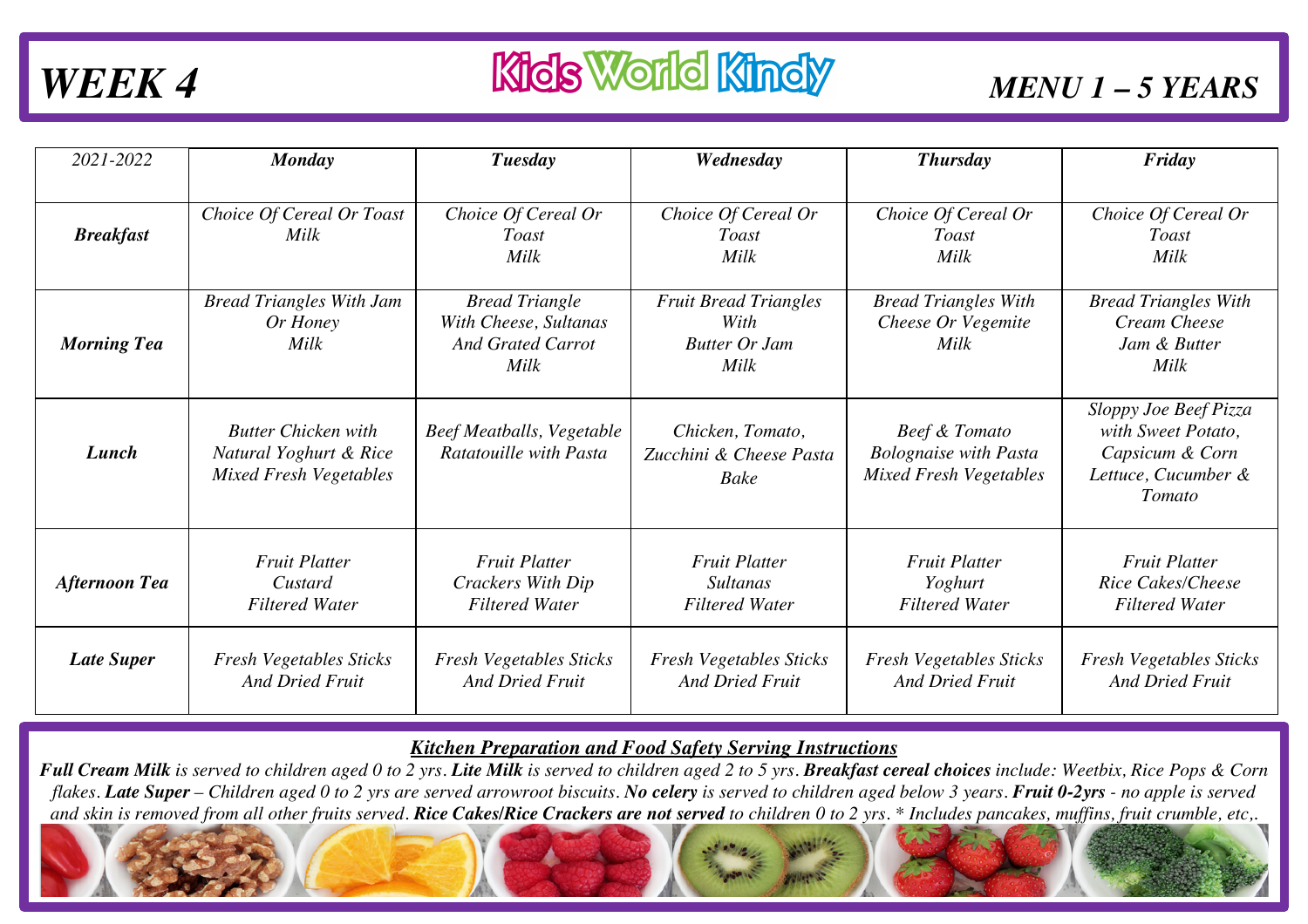## WEEK 5 **Kids World Kindy** *MENU 1 - 5 YEARS*

| 2021-2022            |                                                                                         |                                                                                                       |                                                                                                   |                                                                                                        |                                                                               |
|----------------------|-----------------------------------------------------------------------------------------|-------------------------------------------------------------------------------------------------------|---------------------------------------------------------------------------------------------------|--------------------------------------------------------------------------------------------------------|-------------------------------------------------------------------------------|
|                      | <b>Monday</b>                                                                           | Tuesday                                                                                               | Wednesday                                                                                         | <b>Thursday</b>                                                                                        | Friday                                                                        |
| <b>Breakfast</b>     | Choice of Cereal or Toast<br>Milk                                                       | Choice Of Cereal Or<br><b>Toast</b><br>Milk                                                           | Choice Of Cereal Or<br><b>Toast</b><br><b>Milk</b>                                                | Choice Of Cereal Or<br><b>Toast</b><br>Milk                                                            | Choice Of Cereal Or<br><b>Toast</b><br>Milk                                   |
| <b>Morning Tea</b>   | <b>Bread Triangles with Cream</b><br>Cheese<br>Jam & Butter<br>Milk                     | <b>Bread Triangles with Jam</b><br>or Honey<br>Milk                                                   | <b>Bread Triangle</b><br>with Cheese, Sultanas and<br><b>Grated Carrot</b><br>Milk                | <b>Fruit Bread Triangles</b><br>with<br><b>Butter or Jam</b><br>Milk                                   | <b>Bread Triangles with</b><br>Cheese or Vegemite<br>Milk                     |
| Lunch                | Mexican Beef, Bean & Corn<br>Salsa, Rice with Corn Chip<br>Crumble<br>Bean & Corn Salsa | Vegetable Pasta Bake<br>with Sweet Potato,<br>Eggplant & White Beans<br><b>Mixed Fresh Vegetables</b> | Hungarian Smoky<br>Paprika Beef with Sweet<br>Potato Dice & Rice<br><b>Mixed Fresh Vegetables</b> | Lamb & Beef Kofta Balls,<br>Capsicum & Chickpea<br>Relish & Pita Pockets<br>Lettuce & Cucumber         | Chicken & Cheesy<br>Spinach Sauce with Pasta<br><b>Mixed Fresh Vegetables</b> |
| <b>Afternoon Tea</b> | <b>Fruit Platter</b><br>Rice Cakes/Cheese<br><b>Filtered Water</b>                      | <b>Fruit Platter</b><br>Custard<br><b>Filtered Water</b>                                              | <b>Fruit Platter</b><br>Crackers with Dip<br><b>Filtered Water</b>                                | <b>Fruit Platter</b><br><b>Sultanas</b><br><b>Filtered Water</b><br>*Children's Cooking<br>$Activity*$ | <b>Fruit Platter</b><br>Yoghurt<br><b>Filtered Water</b>                      |
| <b>Late Super</b>    | Fresh Vegetables Sticks and<br><b>Dried Fruit</b>                                       | <b>Fresh Vegetables Sticks</b><br><b>And Dried Fruit</b>                                              | <b>Fresh Vegetables Sticks</b><br><b>And Dried Fruit</b>                                          | <b>Fresh Vegetables Sticks</b><br><b>And Dried Fruit</b>                                               | <b>Fresh Vegetables Sticks</b><br><b>And Dried Fruit</b>                      |

### *Kitchen Preparation and Food Safety Serving Instructions*